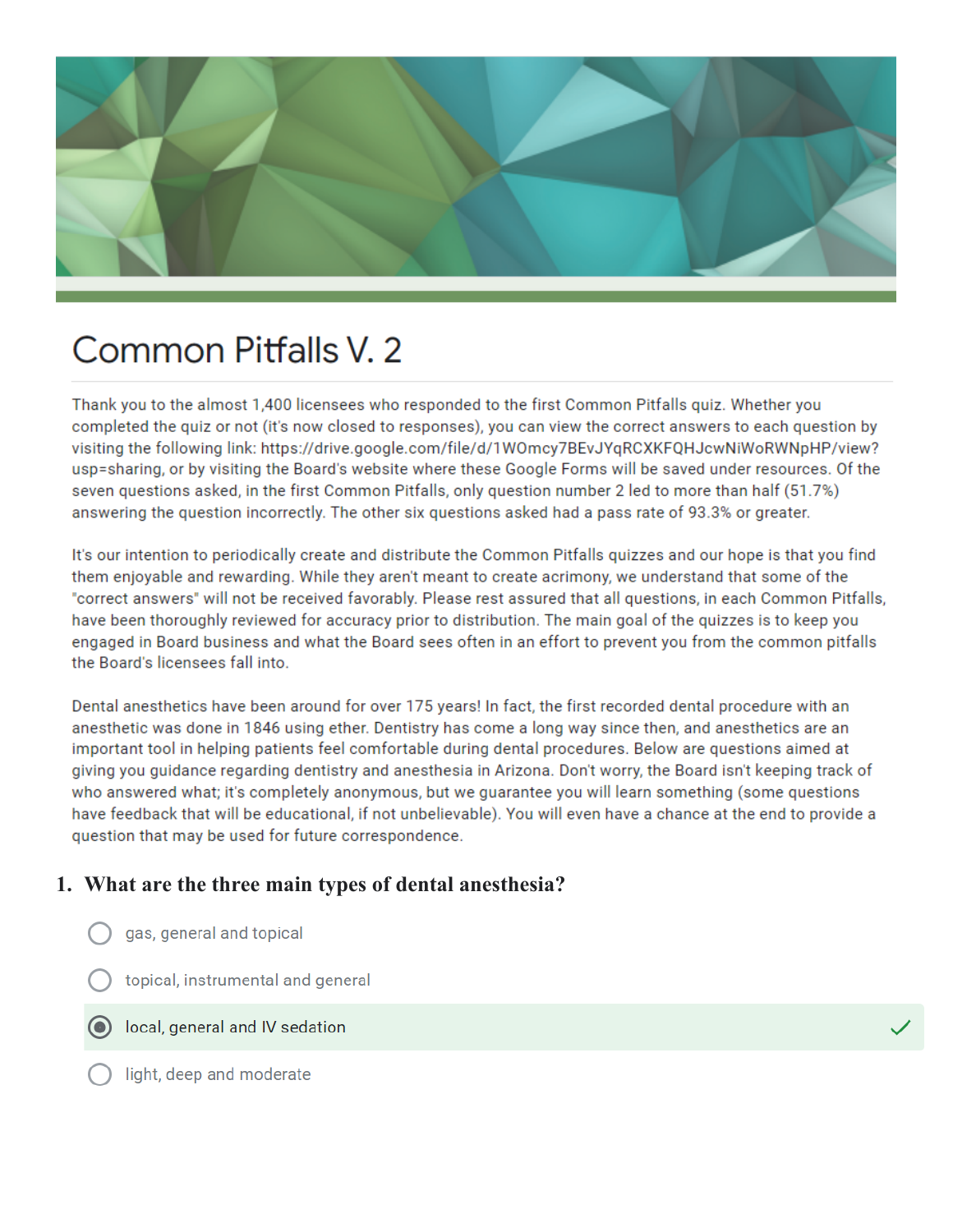#### **Feedback**

*If you're interested in the very first reported use of anesthesia in a dental setting, please visit this website: [https://www.ada.org/en/publications/ada-news/2018-archive/december/today-marks-dental](https://www.ada.org/en/publications/ada-news/2018-archive/december/today-marks-dental-anesthesia-milestone)[anesthesia-milestone](https://www.ada.org/en/publications/ada-news/2018-archive/december/today-marks-dental-anesthesia-milestone)*

**2. An adverse occurrence is defined as a death, or incident requiring emergency medical response, occurs in a dental office or dental clinic during the administration of or recovery from general anesthesia, deep sedation, moderate sedation, or minimal sedation. When should the permit holder and the treating dentist involved (sometimes one and the same) submit a completed report of the incident to the Board?**



#### **Feedback**

*Pursuant to A.A.C. R4-11-1305 the adverse occurrence should be reported within 10 days after the occurrence.*

### **3. In a dental setting, in Arizona, only dentists can provide anesthesia?**



False

#### **Feedback**

*Pursuant to A.R.S. § 32-1281(G), the Board may issue local anesthesia and nitrous oxide analgesia certificates to a licensed dental hygienist. Additionally, non-dental professions like physician anesthesiologists and CRNAs can administer anesthesia in a dental setting if the dental provider maintains at least a 1304 permit granted by the Board.*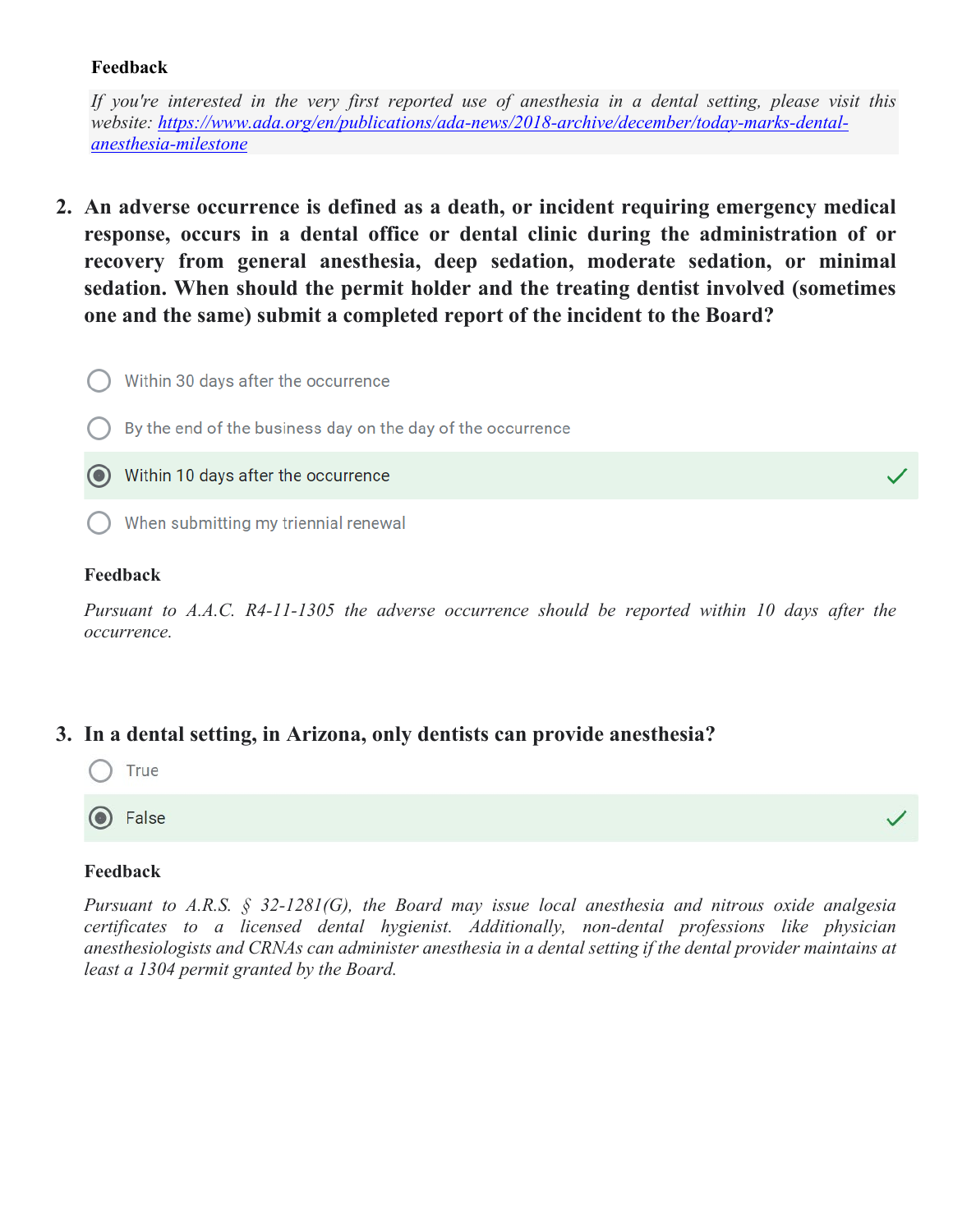

#### **Feedback**

*The Board offers four anesthesia/sedation permits - 1301, 1302, 1303 and 1304 permits. Applicants who wish to hold a 1301, a 1302 or a 1303 permit must take and successfully complete minimum education requirements. A dentist may use a physician anesthesiologist or certified registered nurse anesthetist (CRNA) for anesthesia or sedation services while the dentist provides treatment in the dentist's office or dental clinic after obtaining a Section 1304 permit issued by the Board.* 

## **5. A dentist that brings in a non-dentist anesthesia provider, such as a physician anesthesiologist or CRNA, and does not have a anesthesia/sedation permit (1301, 1302, or 1303) needs to obtain a 1304 permit?**



#### **Feedback**

*Permit to Employ or Work With a Physician Anesthesiologist or Certified Nurse Anesthetist ("CRNA"): Unless a dentist holds a Section 1301, 1302 or 1303 permit they must obtain a Section 1304 permit before employing or working with a Physician Anesthesiologist or CRNA in a dental office or dental clinic. This permit level was added in Arizona Administrative Code ("A.A.C.") R4-11-1304 in April 2013. Prior to adding A.A.C. R4-11-1304, a dentist was required to obtain a Section 1301 Permit to employ or work with a physician anesthesiologist or CRNA.*

*A dentist who does not hold an anesthesia/sedation permit of any kind, but who uses a dentist anesthesiologist for the administration of anesthesia/sedation does NOT need a permit, including a 1304 permit.*

*The Board does not regulate nurses or medical physicians; therefore, if a non-dentist provider provides anesthesia for a patient, in a dental setting, the only way the Board maintains regulation is for the dentist who performs the dental treatment to have a 1304 permit.*